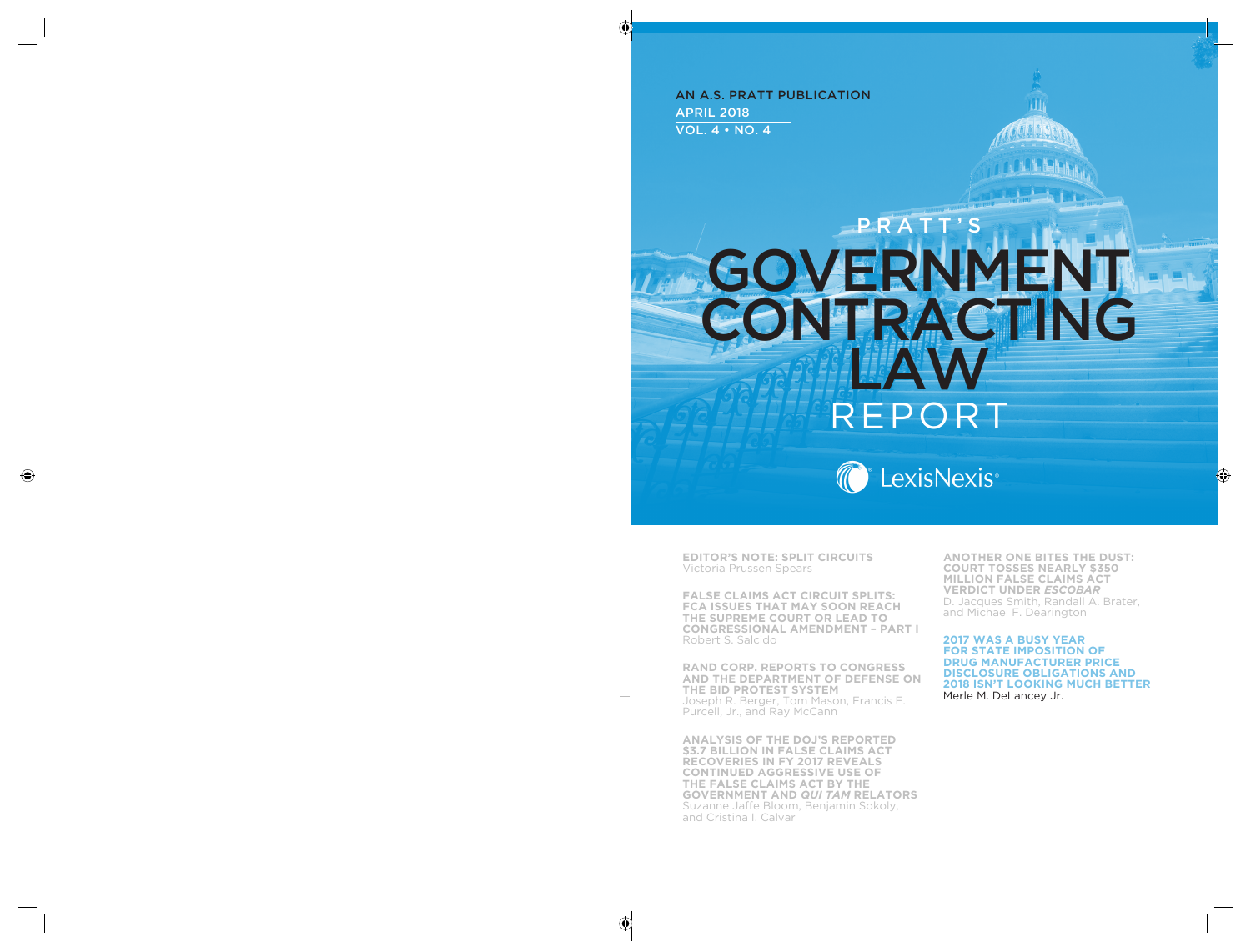## PRATT'S GOVERNMENT CONTRACTING LAW REPORT

| <b>VOLUME 4</b>                                                                                      | <b>NUMBER 4</b>                                                                                                                                                                                                                                              | <b>APRIL 2018</b> |
|------------------------------------------------------------------------------------------------------|--------------------------------------------------------------------------------------------------------------------------------------------------------------------------------------------------------------------------------------------------------------|-------------------|
| <b>Editor's Note: Split Circuits</b>                                                                 |                                                                                                                                                                                                                                                              |                   |
| Victoria Prussen Spears                                                                              |                                                                                                                                                                                                                                                              | 107               |
| Robert S. Salcido                                                                                    | False Claims Act Circuit Splits: FCA Issues That May Soon Reach<br>the Supreme Court or Lead to Congressional Amendment-Part I                                                                                                                               | 109               |
| on the Bid Protest System<br>Joseph R. Berger, Tom Mason, Francis E. Purcell, Jr.,<br>and Ray McCann | RAND Corp. Reports to Congress and the Department of Defense                                                                                                                                                                                                 | 121               |
|                                                                                                      | Analysis of the DOJ's Reported \$3.7 Billion in False Claims Act<br>Recoveries in FY 2017 Reveals Continued Aggressive Use of the<br>False Claims Act by the Government and Qui Tam Relators<br>Suzanne Jaffe Bloom, Benjamin Sokoly, and Cristina I. Calvar | 131               |
| <b>False Claims Act Verdict Under Escobar</b>                                                        | Another One Bites the Dust: Court Tosses Nearly \$350 Million<br>D. Jacques Smith, Randall A. Brater, and Michael F. Dearington                                                                                                                              | 138               |
| Merle M. DeLancey Jr.                                                                                | 2017 Was a Busy Year for State Imposition of Drug Manufacturer<br>Price Disclosure Obligations and 2018 Isn't Looking Much Better                                                                                                                            | 142               |
|                                                                                                      |                                                                                                                                                                                                                                                              |                   |

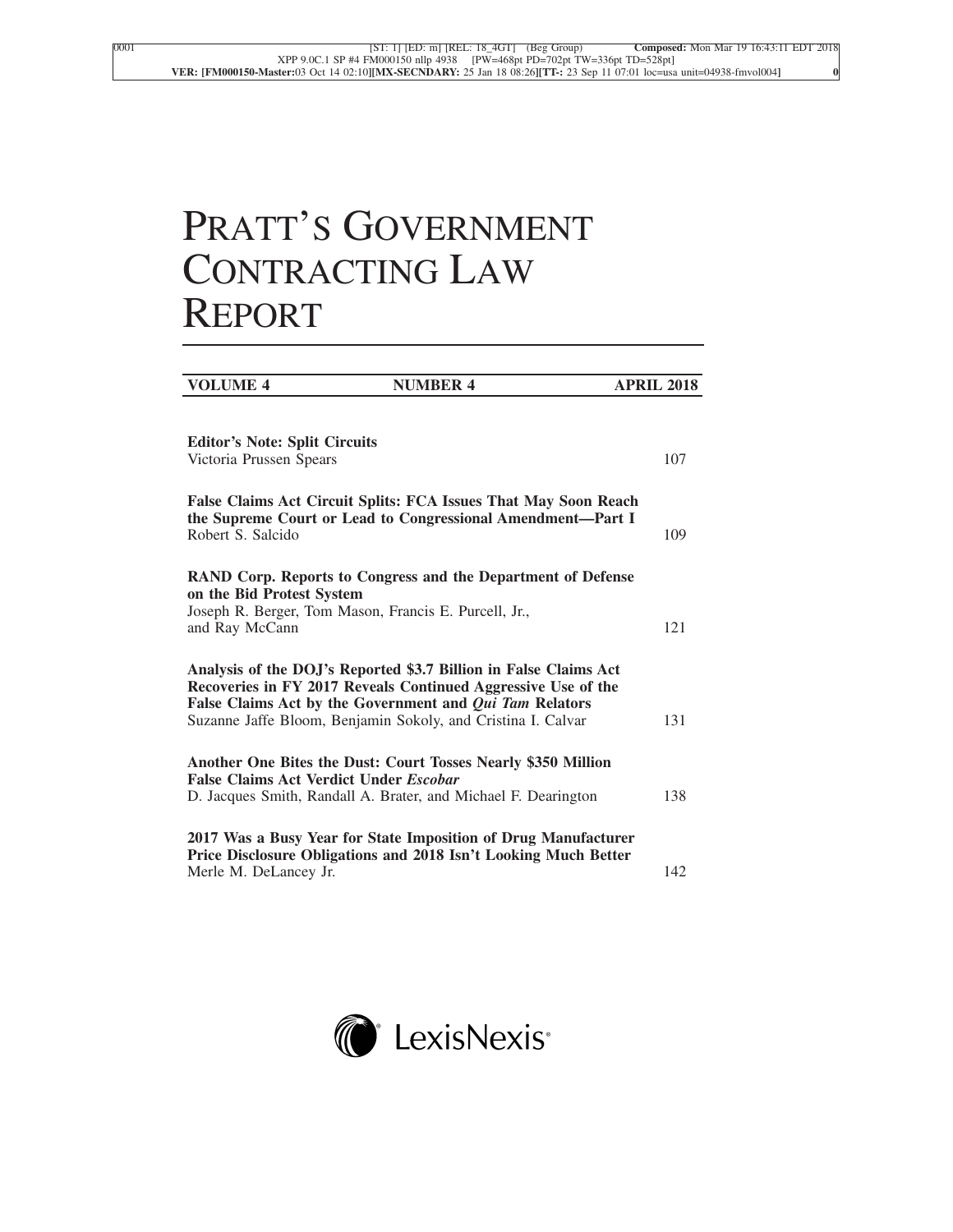### **QUESTIONS ABOUT THIS PUBLICATION?**

| For questions about the <b>Editorial Content</b> appearing in these volumes or reprint permission, |                  |
|----------------------------------------------------------------------------------------------------|------------------|
| please call:                                                                                       |                  |
|                                                                                                    |                  |
|                                                                                                    |                  |
|                                                                                                    |                  |
| For assistance with replacement pages, shipments, billing or other customer service matters,       |                  |
| please call:                                                                                       |                  |
|                                                                                                    | $(800)$ 833-9844 |
|                                                                                                    |                  |
|                                                                                                    | $(800)$ 828-8341 |
| Customer Service Website http://www.lexisnexis.com/custserv/                                       |                  |
| For information on other Matthew Bender publications, please call                                  |                  |
| Your account manager or $\dots\dots\dots\dots\dots\dots\dots\dots\dots\dots\dots\dots$             | $(800)$ 223-1940 |
| Outside the United States and Canada, please call                                                  | $(937)$ 247-0293 |

Library of Congress Card Number:

ISBN: 978-1-6328-2705-0 (print)

Cite this publication as:

[author name], [article title], [vol. no.] PRATT'S GOVERNMENT CONTRACTING LAW REPORT [page number] (LexisNexis A.S. Pratt);

Michelle E. Litteken, GAO Holds NASA Exceeded Its Discretion in Protest of FSS Task Order, 1 PRATT'S GOVERNMENT CONTRACTING LAW REPORT 30 (LexisNexis A.S. Pratt)

Because the section you are citing may be revised in a later release, you may wish to photocopy or print out the section for convenient future reference.

This publication is designed to provide authoritative information in regard to the subject matter covered. It is sold with the understanding that the publisher is not engaged in rendering legal, accounting, or other professional services. If legal advice or other expert assistance is required, the services of a competent professional should be sought.

LexisNexis and the Knowledge Burst logo are registered trademarks of Reed Elsevier Properties Inc., used under license. Matthew Bender and the Matthew Bender Flame Design are registered trademarks of Matthew Bender Properties Inc.

Copyright © 2018 Matthew Bender & Company, Inc., a member of LexisNexis. All Rights Reserved. Originally published in: 2015

No copyright is claimed by LexisNexis or Matthew Bender & Company, Inc., in the text of statutes, regulations, and excerpts from court opinions quoted within this work. Permission to copy material may be licensed for a fee from the Copyright Clearance Center, 222 Rosewood Drive, Danvers, Mass. 01923, telephone (978) 750-8400.

*An A.S. Pratt® Publication*

Editorial Office 230 Park Ave., 7th Floor, New York, NY 10169 (800) 543-6862 www.lexisnexis.com

MATTHEW<sup>OBENDER</sup>

(2018–Pub.4938)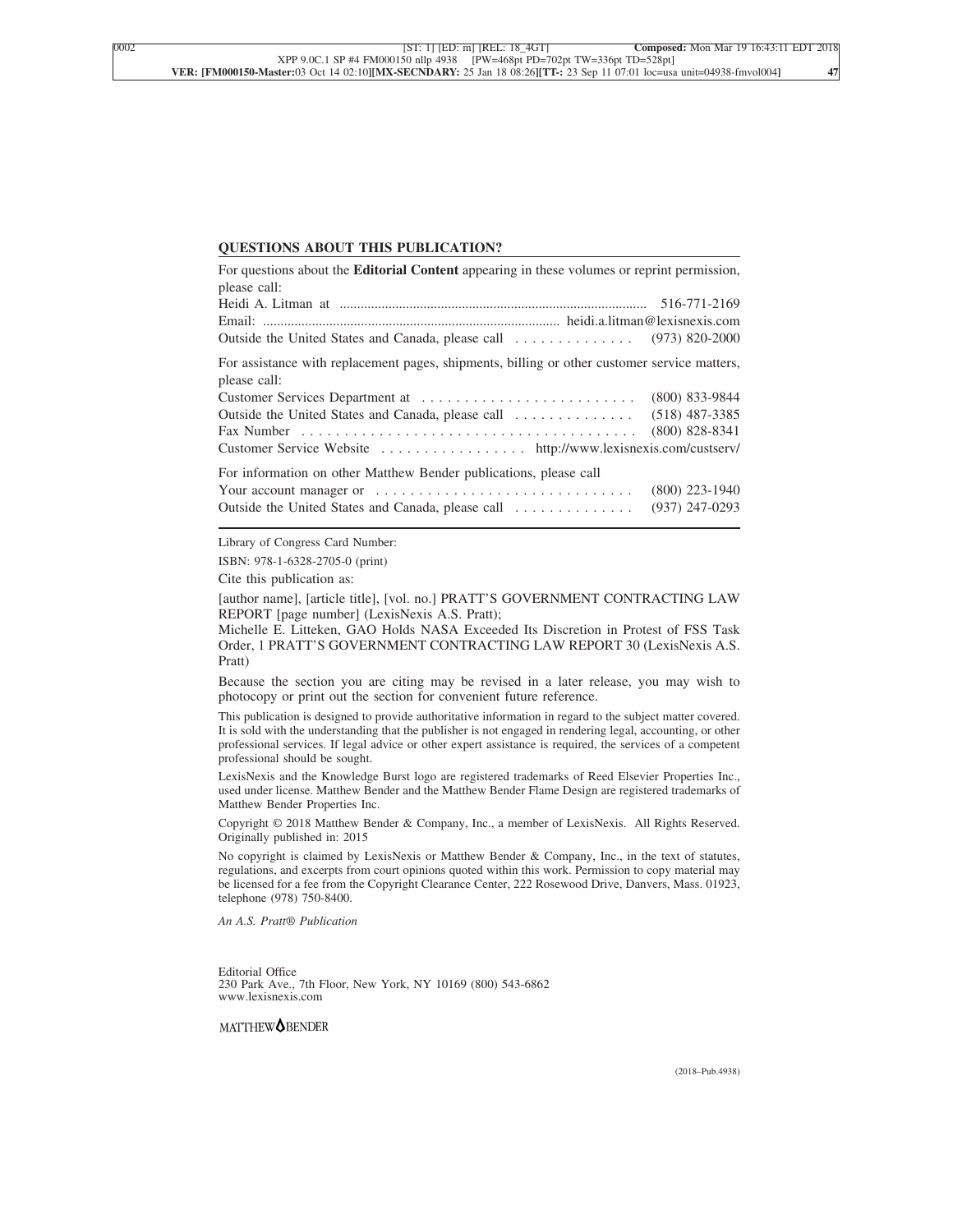## *Editor-in-Chief, Editor & Board of Editors*

## **EDITOR-IN-CHIEF STEVEN A. MEYEROWITZ**

*President, Meyerowitz Communications Inc.*

**EDITOR**

**VICTORIA PRUSSEN SPEARS** *Senior Vice President, Meyerowitz Communications Inc.*

#### **BOARD OF EDITORS MARY BETH BOSCO**

*Partner, Holland & Knight LLP*

**DARWIN A. HINDMAN III** *Shareholder, Baker, Donelson, Bearman, Caldwell & Berkowitz, PC*

> **J. ANDREW HOWARD** *Partner, Alston & Bird LLP*

**KYLE R. JEFCOAT** *Counsel, Latham & Watkins LLP*

**JOHN E. JENSEN** *Partner, Pillsbury Winthrop Shaw Pittman LLP*

> **DISMAS LOCARIA** *Partner, Venable LLP*

**MARCIA G. MADSEN** *Partner, Mayer Brown LLP*

**KEVIN P. MULLEN** *Partner, Morrison & Foerster LLP*

**VINCENT J. NAPOLEON** *Partner, Nixon Peabody LLP*

**STUART W. TURNER** *Counsel, Arnold & Porter LLP*

**WALTER A.I. WILSON** *Senior Partner, Polsinelli PC*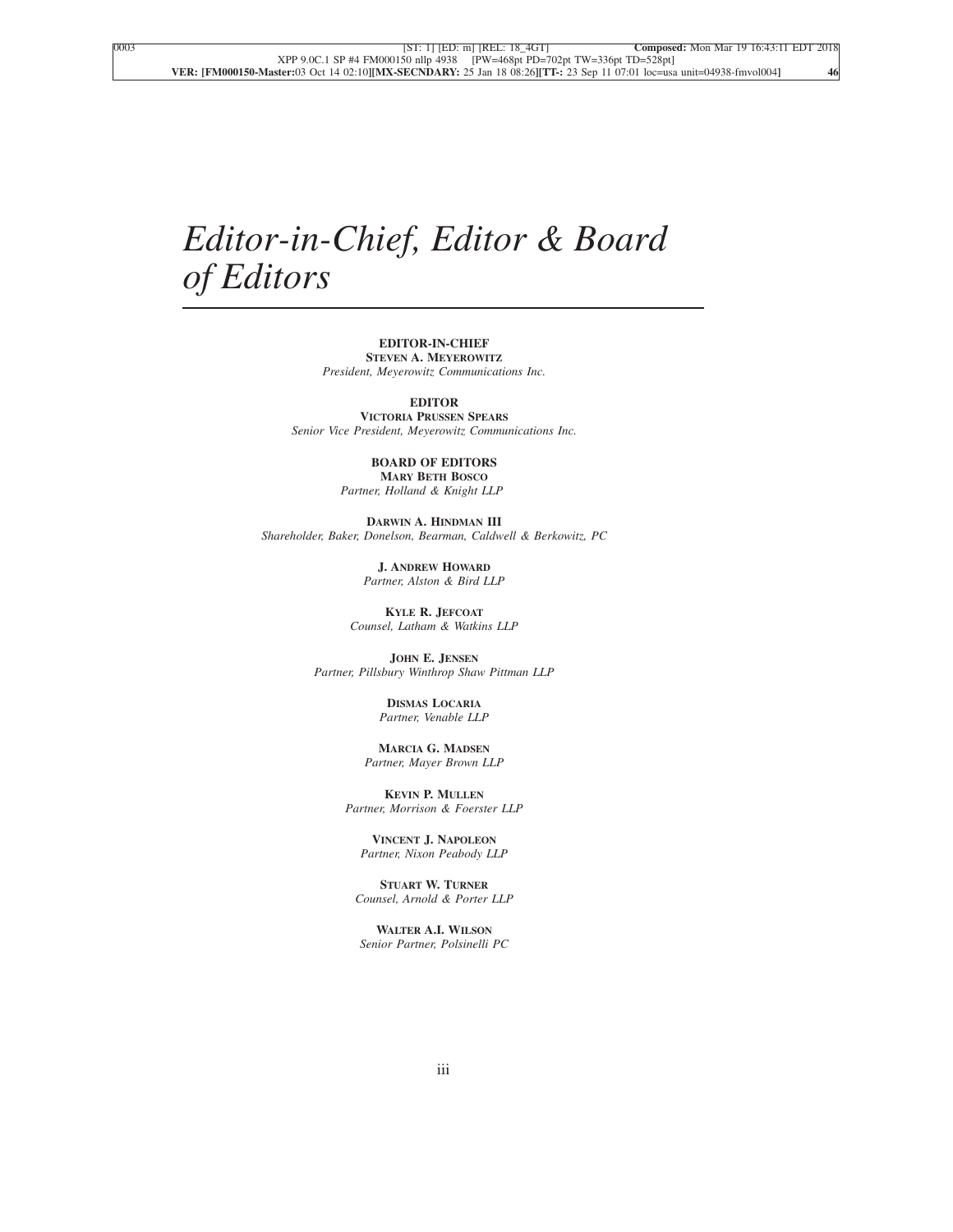PRATT'S GOVERNMENT CONTRACTING LAW REPORT is published twelve times a year by Matthew Bender & Company, Inc. Copyright 2018 Reed Elsevier Properties SA., used under license by Matthew Bender & Company, Inc. All rights reserved. No part of this journal may be reproduced in any form—by microfilm, xerography, or otherwise—or incorporated into any information retrieval system without the written permission of the copyright owner. For permission to photocopy or use material electronically from *Pratt's Government Contracting Law Report*, please access www.copyright.com or contact the Copyright Clearance Center, Inc. (CCC), 222 Rosewood Drive, Danvers, MA 01923, 978-750-8400. CCC is a not-for-profit organization that provides licenses and registration for a variety of users. For subscription information and customer service, call 1-800-833-9844. Direct any editorial inquires and send any material for publication to Steven A. Meyerowitz, Editor-in-Chief, Meyerowitz Communications Inc., 26910 Grand Central Parkway Suite 18R, Floral Park, New York 11005, smeyerowitz@meyerowitzcommunications.com, 718.224.2258. Material for publication is welcomed—articles, decisions, or other items of interest to government contractors, attorneys and law firms, in-house counsel, government lawyers, and senior business executives. This publication is designed to be accurate and authoritative, but neither the publisher nor the authors are rendering legal, accounting, or other professional services in this publication. If legal or other expert advice is desired, retain the services of an appropriate professional. The articles and columns reflect only the present considerations and views of the authors and do not necessarily reflect those of the firms or organizations with which they are affiliated, any of the former or present clients of the authors or their firms or organizations, or the editors or publisher. POSTMASTER: Send address changes to *Pratt's Government Contracting Law Report*, LexisNexis Matthew Bender, 630 Central Avenue, New Providence, NJ 07974.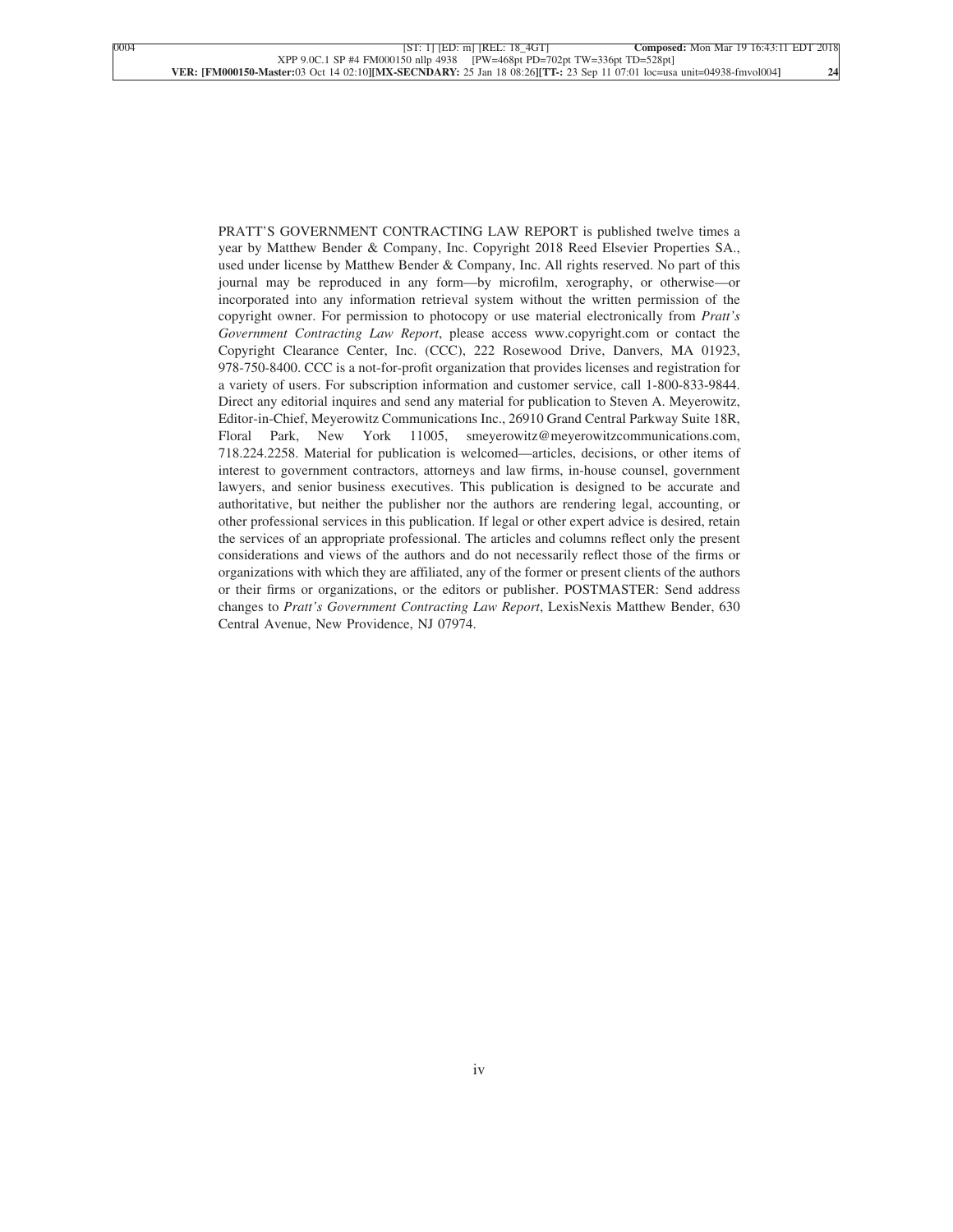## [2017 Was a Busy Year for State Imposition of](xpath-> core:title,  tr:secmain/core:title,  desig_title,  style_01) [Drug Manufacturer Price Disclosure](xpath-> core:title,  tr:secmain/core:title,  desig_title,  style_01) [Obligations and 2018 Isn't Looking Much](xpath-> core:title,  tr:secmain/core:title,  desig_title,  style_01) [Better](xpath-> core:title,  tr:secmain/core:title,  desig_title,  style_01)

## *[By Merle M. DeLancey Jr.](xpath-> core:byline,  core:byline,  byline,  style_01)***\***

*[State legislatures have been aggressive in taking on drug price increases. The](xpath-> core:blockquote-para,  Default,  blockquote,  style_02) [author of this article discusses transparency disclosure requirement laws and](xpath-> core:blockquote-para,  Default,  blockquote,  style_02) [what drug manufacturers should do now.](xpath-> core:blockquote-para,  Default,  blockquote,  style_02)*

[Although several bills were introduced in Congress and President Trump has](xpath-> core:para,  Default,  para-list,  style_01) [complained that drug prices are way too high, during 2017, the federal](xpath-> core:para,  Default,  para-list,  style_01) [government did not pass any law nor implement any policy requiring drug](xpath-> core:para,  Default,  para-list,  style_01) [manufacturers to disclose information concerning price increases. As a result,](xpath-> core:para,  Default,  para-list,  style_01) [state legislatures have stepped in to fill this void. Unlike Congress, state](xpath-> core:para,  Default,  para-list,  style_01) [legislatures have been much more aggressive in taking on drug price increases.](xpath-> core:para,  Default,  para-list,  style_01)

## **[NEW STATE TRANSPARENCY DISCLOSURE REQUIREMENTS](xpath-> core:generic-hd,  Default,  core_generic_hd,  style_01)**

[Vermont was the first state to enact transparency disclosure requirements for](xpath-> core:para,  Default,  para-list,  style_01) [drug price increases. In June 2016, Vermont passed legislation that requires](xpath-> core:para,  Default,  para-list,  style_01) [drug manufacturers to justify drug price increases when a drug's wholesale](xpath-> core:para,  Default,  para-list,  style_01) [acquisition cost \("WAC"\) has increased by 50 percent or more over the past five](xpath-> core:para,  Default,  para-list,  style_01) [years or by 15 percent or more over the past 12 months. A manufacturer must](xpath-> core:para,  Default,  para-list,  style_01) [provide all relevant information and documentation to support the WAC](xpath-> core:para,  Default,  para-list,  style_01) [increase. If a manufacturer fails to provide a justification, Vermont's Attorney](xpath-> core:para,  Default,  para-list,  style_01) [General could seek injunctive relief and civil fines.](xpath-> core:para,  Default,  para-list,  style_01)

[In 2017, five states \(New York, Maryland, Louisiana, Nevada, and California\)](xpath-> core:para,  Default,  para-list,  style_01) [enacted a variety of laws requiring drug manufacturers to disclose confidential](xpath-> core:para,  Default,  para-list,  style_01) [and proprietary cost information and/or information to justify price increases.](xpath-> core:para,  Default,  para-list,  style_01)

In April 2017, New York implemented procedures to allow its [Medicaid program to request rebates from manufacturers of drugs with](xpath-> core:para,  core:listitem/core:para,  para-list,  style_01) [high Medicaid utilization. If a manufacturer refuses to provide the](xpath-> core:para,  core:listitem/core:para,  para-list,  style_01) [requested rebate, among other information, the manufacturer must](xpath-> core:para,  core:listitem/core:para,  para-list,  style_01) [report cost information for manufacturing, distribution, research and](xpath-> core:para,  core:listitem/core:para,  para-list,  style_01)

**<sup>\*</sup>** [Merle M. DeLancey Jr. is a partner at Blank Rome LLP representing clients contracting](xpath-> pnfo:bio-para,  fn:bio-footnote/pnfo:bio-para,  byline,  ) [with federal and state governments, primarily in the healthcare industry, involved in a broad](xpath-> pnfo:bio-para,  fn:bio-footnote/pnfo:bio-para,  byline,  ) [spectrum of government contracting issues and litigation. He may be contacted at](xpath-> pnfo:bio-para,  fn:bio-footnote/pnfo:bio-para,  byline,  ) [mdelancey@blankrome.com.](xpath-> pnfo:bio-para,  fn:bio-footnote/pnfo:bio-para,  byline,  )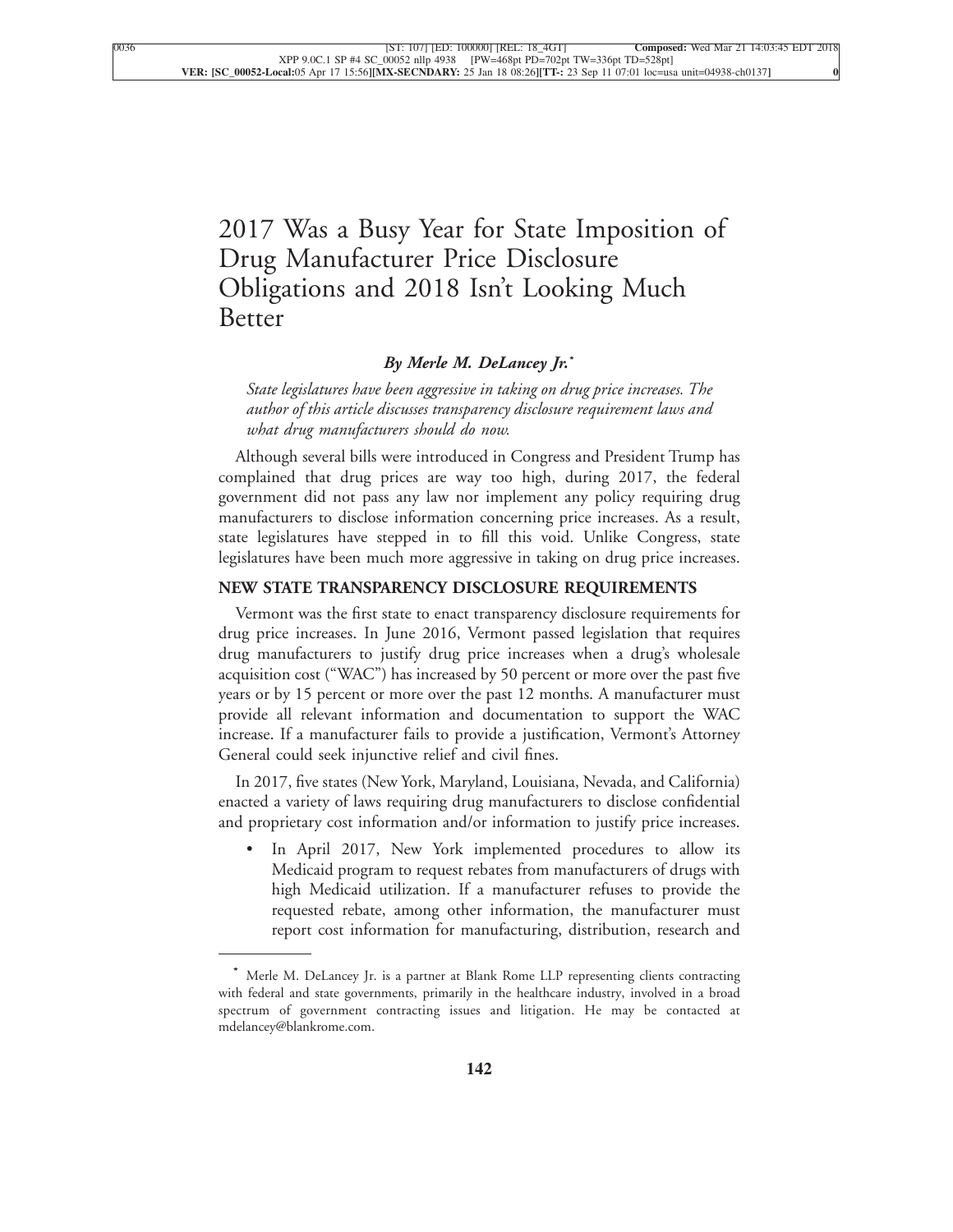development, marketing and advertising, prices, and rebates offered to [purchasers.](xpath-> core:para,  core:listitem/core:para,  para-list,  style_01)

- [•](xpath-> core:enum,  core:listitem/core:enum,  para-list,  style_01) [In May 2017, Maryland targeted "price gouging" in the sale of an](xpath-> core:para,  core:listitem/core:para,  para-list,  style_01) ["essential or off-patent generic drug." "Price gouging," defined as an](xpath-> core:para,  core:listitem/core:para,  para-list,  style_01) ["unconscionable increase," involves a drug whose WAC increased 50](xpath-> core:para,  core:listitem/core:para,  para-list,  style_01) [percent or more in a year or a drug price increase that resulted in](xpath-> core:para,  core:listitem/core:para,  para-list,  style_01) [Maryland's Medicaid program experiencing a 50 percent or more](xpath-> core:para,  core:listitem/core:para,  para-list,  style_01) [increase in the amount it paid within the prior year. For such drugs, the](xpath-> core:para,  core:listitem/core:para,  para-list,  style_01) [Maryland Attorney General could require a manufacturer to submit](xpath-> core:para,  core:listitem/core:para,  para-list,  style_01) [information justifying the price increase.](xpath-> core:para,  core:listitem/core:para,  para-list,  style_01)
- [•](xpath-> core:enum,  core:listitem/core:enum,  para-list,  style_01) [In June 2017, Louisiana passed legislation requiring drug manufactur](xpath-> core:para,  core:listitem/core:para,  para-list,  style_01)[ers to provide quarterly reports of its current WAC prices.](xpath-> core:para,  core:listitem/core:para,  para-list,  style_01)
- In June 2017, Nevada began requiring drug manufacturers to disclose [pricing data for drugs "essential for treating diabetes." The Nevada law](xpath-> core:para,  core:listitem/core:para,  para-list,  style_01) [provides for different disclosure requirements depending on whether a](xpath-> core:para,  core:listitem/core:para,  para-list,  style_01) [drug's WAC increased in an amount equal to or greater than the](xpath-> core:para,  core:listitem/core:para,  para-list,  style_01) [Consumer Price Index \("CPI"\) during the prior calendar year \(List](xpath-> core:para,  core:listitem/core:para,  para-list,  style_01) ♯1) [or equal to twice or more than CPI during the preceding two years \(List](xpath-> core:para,  core:listitem/core:para,  para-list,  style_01)  $\sharp 2)$ .
	- [C](xpath-> core:enum,  core:listitem/core:enum,  para-list,  style_01) For List ♯[1 drugs, a manufacturer is required to report produc](xpath-> core:para,  core:listitem/core:para,  para-list,  style_01)[tion costs; administrative costs \(including marketing and](xpath-> core:para,  core:listitem/core:para,  para-list,  style_01) advertising); [profit earned; amount of financial assistance provided through](xpath-> core:para,  core:listitem/core:para,  para-list,  style_01) [any patient assistance program; cost associated with direct-to](xpath-> core:para,  core:listitem/core:para,  para-list,  style_01)[consumer coupons and copayment assistance programs, includ](xpath-> core:para,  core:listitem/core:para,  para-list,  style_01)[ing the cost to the manufacturer attributable to those programs;](xpath-> core:para,  core:listitem/core:para,  para-list,  style_01) [the current WAC and WAC increases over the preceding five](xpath-> core:para,  core:listitem/core:para,  para-list,  style_01) [years, including an explanation for the increase; and pharmacy](xpath-> core:para,  core:listitem/core:para,  para-list,  style_01) [benefit manager rebates for sales of the drug in Nevada.](xpath-> core:para,  core:listitem/core:para,  para-list,  style_01)
	- [C](xpath-> core:enum,  core:listitem/core:enum,  para-list,  style_01) For drugs on List ♯[2, a manufacturer must report the above List](xpath-> core:para,  core:listitem/core:para,  para-list,  style_01) ♯[1 information plus each factor that contributed to the WAC](xpath-> core:para,  core:listitem/core:para,  para-list,  style_01) [increase, the percentage of increase attributable to each factor,](xpath-> core:para,  core:listitem/core:para,  para-list,  style_01) [and the role played by each factor in the WAC increase.](xpath-> core:para,  core:listitem/core:para,  para-list,  style_01)
	- [C](xpath-> core:enum,  core:listitem/core:enum,  para-list,  style_01) [Further, all drug manufacturers are required to disclose the sales](xpath-> core:para,  core:listitem/core:para,  para-list,  style_01) [representatives who market the manufacturer's drugs \(not limited](xpath-> core:para,  core:listitem/core:para,  para-list,  style_01) [to diabetes drugs\) in Nevada. The sales representatives are](xpath-> core:para,  core:listitem/core:para,  para-list,  style_01) [required to provide a list of Nevada customers to whom they](xpath-> core:para,  core:listitem/core:para,  para-list,  style_01) [provided any type of compensation exceeding \\$10 per individual](xpath-> core:para,  core:listitem/core:para,  para-list,  style_01) [or \\$100 in aggregate. The sales representatives are also required](xpath-> core:para,  core:listitem/core:para,  para-list,  style_01) [to report the names of Nevada customers provided a free drug](xpath-> core:para,  core:listitem/core:para,  para-list,  style_01)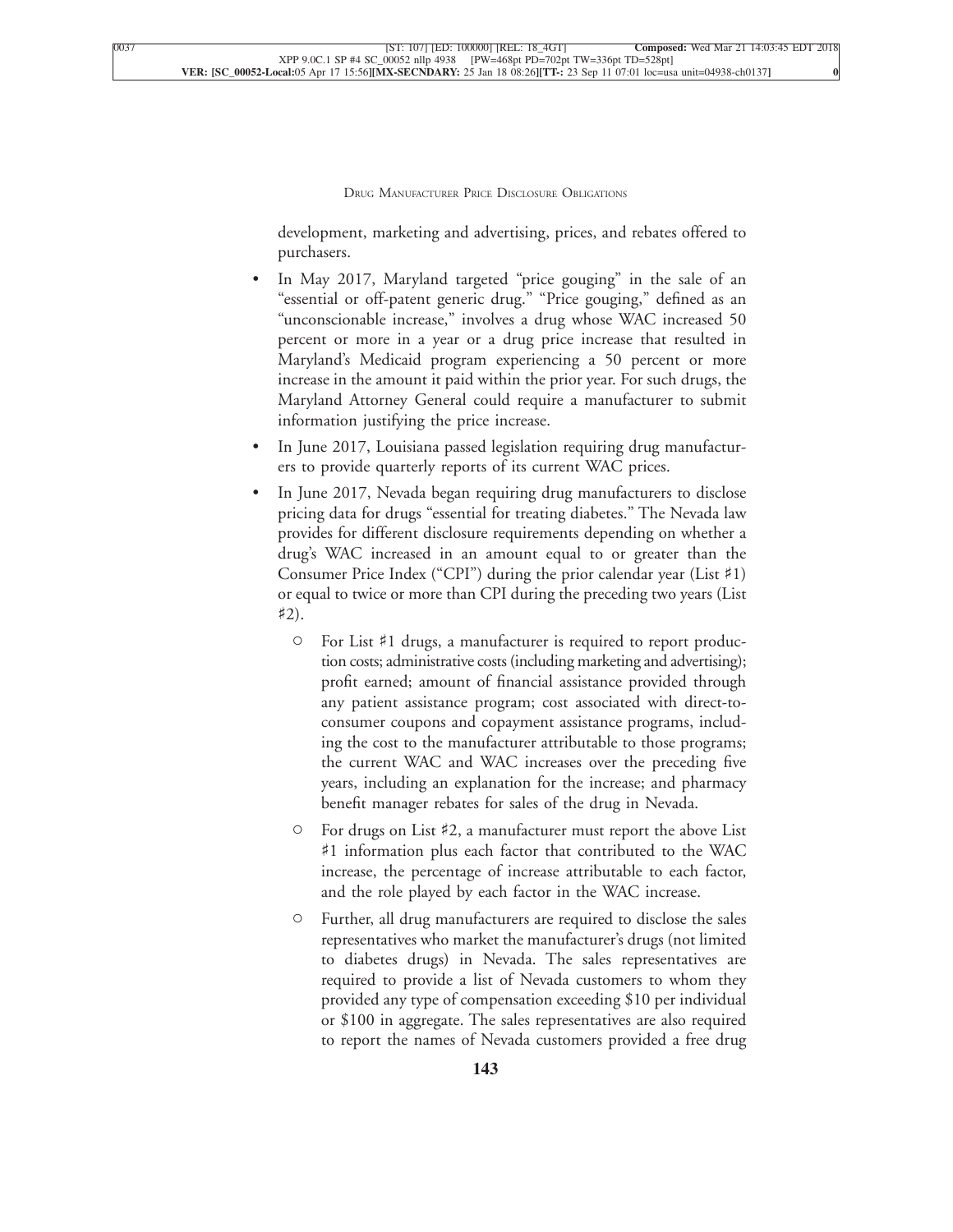[sample.](xpath-> core:para,  core:listitem/core:para,  para-list,  style_01)

- [C](xpath-> core:enum,  core:listitem/core:enum,  para-list,  style_01) [The information reported by manufacturers will be publicly](xpath-> core:para,  core:listitem/core:para,  para-list,  style_01) [available on the Internet.](xpath-> core:para,  core:listitem/core:para,  para-list,  style_01)
- [•](xpath-> core:enum,  core:listitem/core:enum,  para-list,  style_01) [In October 2017, California enacted a drug price transparency law that](xpath-> core:para,  core:listitem/core:para,  para-list,  style_01) [requires manufacturers to notify the state and certain purchasers if the](xpath-> core:para,  core:listitem/core:para,  para-list,  style_01) [price of a drug, with a wholesale cost greater than \\$40, increases by](xpath-> core:para,  core:listitem/core:para,  para-list,  style_01) [more than 16 percent over a two-year period. The disclosure obligation](xpath-> core:para,  core:listitem/core:para,  para-list,  style_01) [applies to manufacturers whose drugs are purchased or reimbursed by](xpath-> core:para,  core:listitem/core:para,  para-list,  style_01) [any health insurer licensed in California and pharmacy benefit managers.](xpath-> core:para,  core:listitem/core:para,  para-list,  style_01) [The law requires drug manufacturers to:](xpath-> core:para,  core:listitem/core:para,  para-list,  style_01)
	- [C](xpath-> core:enum,  core:listitem/core:enum,  para-list,  style_01) [Provide purchasers with 60-days advance written notice of an](xpath-> core:para,  core:listitem/core:para,  para-list,  style_01) [increase meeting the above requirements and explain the ratio](xpath-> core:para,  core:listitem/core:para,  para-list,  style_01)[nale for the increase—e.g., change or improvement in the drug;](xpath-> core:para,  core:listitem/core:para,  para-list,  style_01)
	- [C](xpath-> core:enum,  core:listitem/core:enum,  para-list,  style_01) [Report price increases, in general, to the California Office of](xpath-> core:para,  core:listitem/core:para,  para-list,  style_01) [Statewide Health Planning as well as price increases meeting the](xpath-> core:para,  core:listitem/core:para,  para-list,  style_01) [requirements above. For price increases during the previous two](xpath-> core:para,  core:listitem/core:para,  para-list,  style_01) [years that meet the requirements above, manufacturers will need](xpath-> core:para,  core:listitem/core:para,  para-list,  style_01) [to provide, among other information, financial and nonfinancial](xpath-> core:para,  core:listitem/core:para,  para-list,  style_01) [factors relied on to increase the drug price, the drug's sales](xpath-> core:para,  core:listitem/core:para,  para-list,  style_01) [volume in the United States for the previous year, and, if](xpath-> core:para,  core:listitem/core:para,  para-list,  style_01) [applicable, a description of the change or improvement in the](xpath-> core:para,  core:listitem/core:para,  para-list,  style_01) [drug that necessitated the price increase. The information](xpath-> core:para,  core:listitem/core:para,  para-list,  style_01) [reported by manufacturers will be publicly available on the](xpath-> core:para,  core:listitem/core:para,  para-list,  style_01) [Internet; and](xpath-> core:para,  core:listitem/core:para,  para-list,  style_01)
	- [C](xpath-> core:enum,  core:listitem/core:enum,  para-list,  style_01) [For newly introduced drugs with a wholesale cost exceeding the](xpath-> core:para,  core:listitem/core:para,  para-list,  style_01) [Medicare Part D program's specialty drug threshold, within three](xpath-> core:para,  core:listitem/core:para,  para-list,  style_01) [days after the release of the drug in the commercial market,](xpath-> core:para,  core:listitem/core:para,  para-list,  style_01) [manufacturers must notify the state. Within 30 days of that](xpath-> core:para,  core:listitem/core:para,  para-list,  style_01) [notice, a manufacturer must provide the state with a description](xpath-> core:para,  core:listitem/core:para,  para-list,  style_01) [of the marketing and pricing plans used in the launch of the new](xpath-> core:para,  core:listitem/core:para,  para-list,  style_01) [drug \(domestic and international\), the estimated number of](xpath-> core:para,  core:listitem/core:para,  para-list,  style_01) [patients that may be prescribed the drug, and whether the drug](xpath-> core:para,  core:listitem/core:para,  para-list,  style_01) [was granted a breakthrough therapy designation or priority](xpath-> core:para,  core:listitem/core:para,  para-list,  style_01) [review by the FDA prior to final approval.](xpath-> core:para,  core:listitem/core:para,  para-list,  style_01)

## **[PENDING LEGISLATION](xpath-> core:generic-hd,  Default,  core_generic_hd,  style_01)**

[In addition to states that enacted drug price reporting laws during 2017,](xpath-> core:para,  Default,  para-list,  style_01) [legislation was introduced in numerous other states seeking to require drug](xpath-> core:para,  Default,  para-list,  style_01) [manufacturers to publicly disclose price increase justifications. Illinois had two](xpath-> core:para,  Default,  para-list,  style_01) [bills stalled in committees that would require drug manufacturers to disclose \(1\)](xpath-> core:para,  Default,  para-list,  style_01)